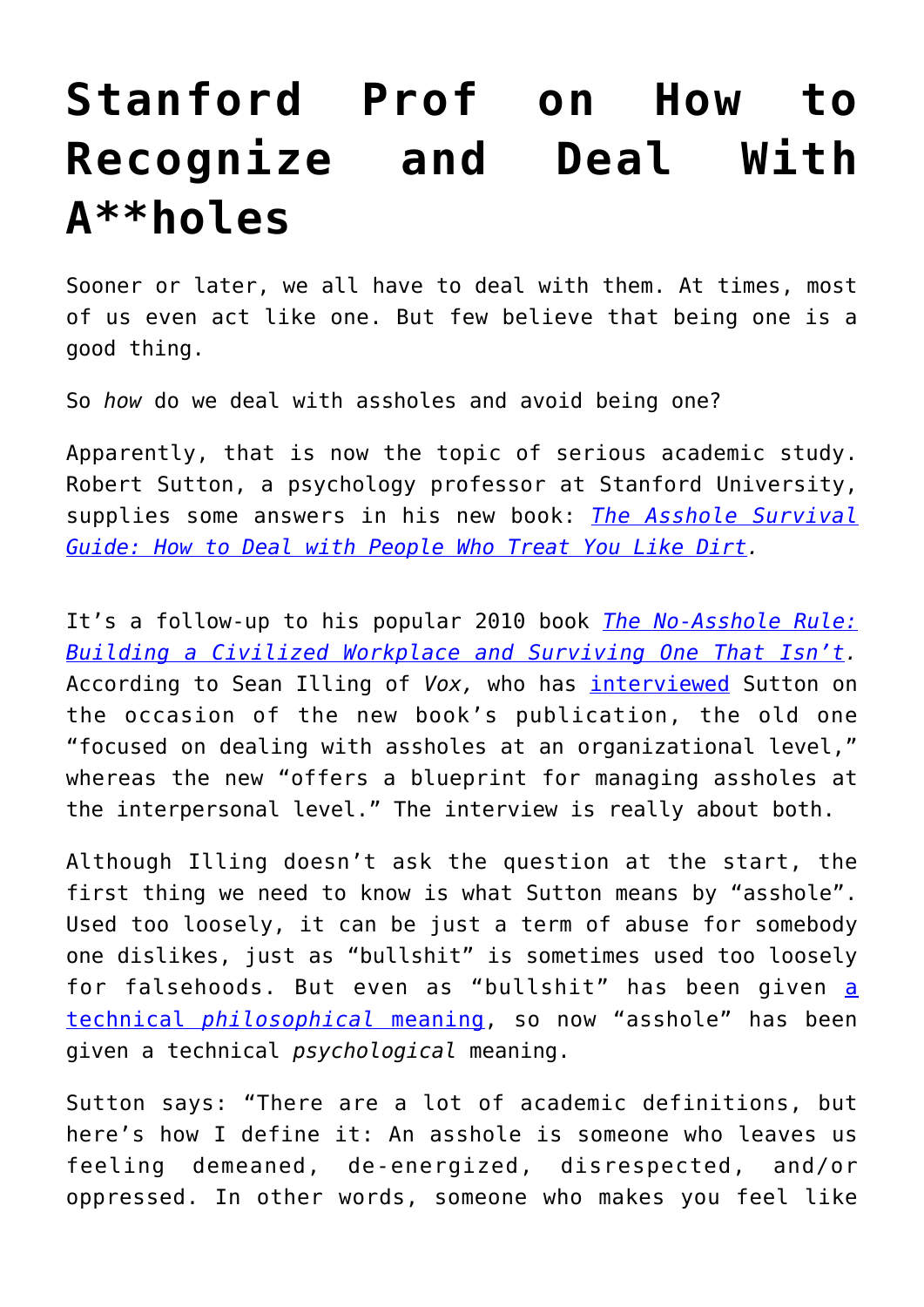dirt."

That seems rather subjective. After all, might it not sometimes be that a supposed victim of an asshole has something to do with how the asshole "makes" them feel? Maybe it's not always or entirely the asshole's fault.

But Sutton has an answer to that:

The reason I have this definition of assholes as somebody who makes you feel demeaned, de-energized, and so on is that you've got to take responsibility for the assholes in your life. Some people really are so thin-skinned that they think everyone is offending them when it's nothing personal. Then the other problem…is because assholeness is so contagious, that if you're the kind of person where everywhere you go, the people objectively treat you like dirt and treat you worse than others, odds are you're doing something to prompt that punishment.

So in order to recognize that you're dealing with an asshole, you need to be self-aware enough to know that you're not just too thin-skinned, and that you're not doing something to deserve being treated like dirt—such as being an asshole yourself. I think that's the most important insight Sutton offers.

With that understood, what do you do about the asshole(s) in your life?

Unsurprisingly, the answer is that it depends on the context, and on how much you have invested in being or working with the asshole. Most of Sutton's discussion centers on the workplace. In some situations, for example, it can be easy to ignore or marginalize an asshole. But sometimes that's not so easy. Sutton gets usefully concrete about different strategies for different situations.

As to the assholes in one's personal life, Sutton's offers a